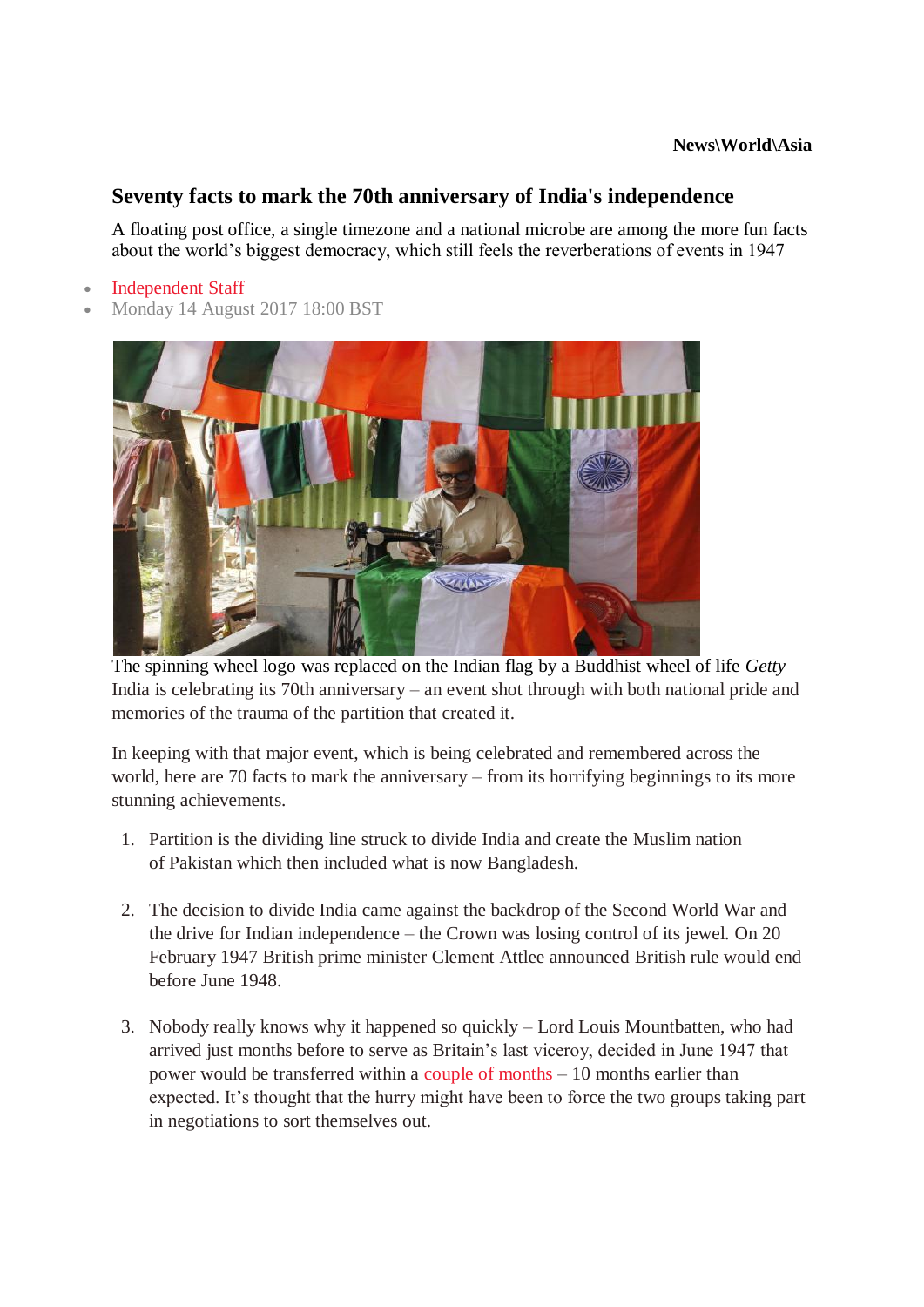- 4. Both India and Pakistan became new, independent states in August 1947. Pakistan celebrates its independence day on 14 August, a day before India – this timing allowed Lord Mountbatten to attend both ceremonies.
- 5. On the night of 14 August 1947 as a nation was being split into two Lord Mountbatten was reportedly enjoying a screening of the Bob Hope film *My Favourite Brunette*.
- 6. Mounbatten was far from the first viceroy to keep to eccentric habits as India was headed for chaos. Lord Linlithgow, who served in the job from 1936 to 1943, liked to walk into dinner each evening to a band playing ["The Roast Beef of Old](https://www.youtube.com/watch?v=KnVYxb5XHzI) England", an especially unusual choice in a country that venerates the cow.
- 7. It took until two days after Partition 17 August for the borders of Pakistan to be drawn up and established.
- 8. When those borders arrived, they were as divisive as they might appear. Following work by a British-led commission, the Radcliffe Line was drawn on a map – though it was supposed to split the country in such a way as to keep Muslims in Pakistan and Hindus and Sikhs in India, it crudely cut communities in two and forced families across borders.
- 9. In 1941 Karachi was nearly half Hindu by the end of that decade, almost all of those people had fled. Delhi was designated the capital of India but one one-third Muslim. This soon changed too as Muslims left.
- 10. That displacement and movement led to horrific outbreaks of violence and death. Governments hadn't been equipped to cope with them, and in large parts of both countries the entire population of certain religions were wiped out.
- 11. British soldiers were stationed in the country but were told not to do anything except act to save British lives.
- 12. The effects are still being felt today. The border is still difficult to cross, and families are left either side of it with no way of reuniting.
- 13. For all that, the Muslim population of India is still huge, at 160 million people. That makes India the place with the third largest population of Muslims, after Indonesia and Pakistan.
- 14. And the lines are still unclear. Both countries claim the Himalayan region of Kashmir, for instance.
- 15. The dispute over Kashmir adds tension to the relationship between the two states. They have fought three wars since 1947.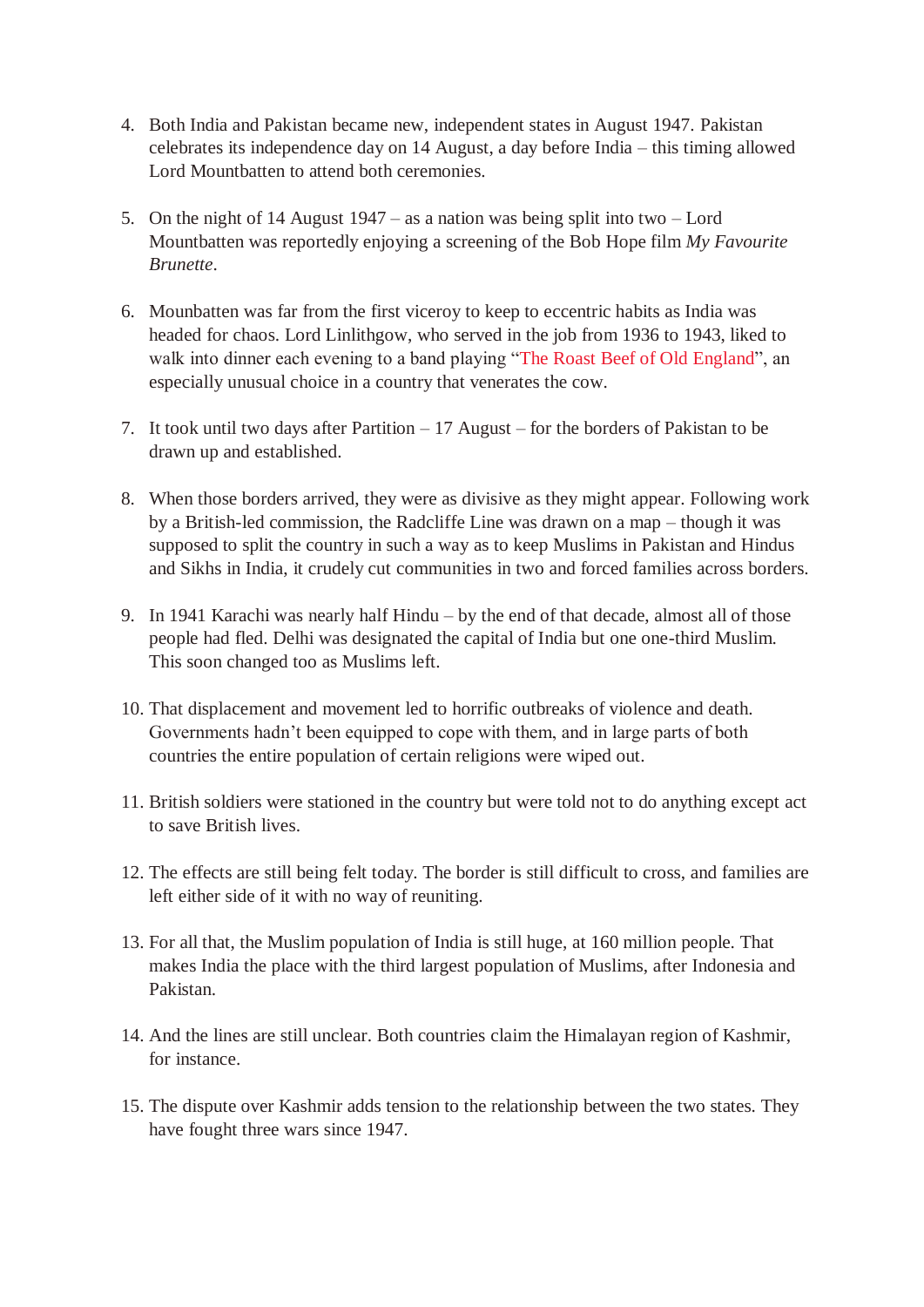- 16. Those wars are especially worrying nowadays, given the fact that both countries have nuclear weapons.
- 17. And the borders are still being contested in such wars. In 1971 the two countries fought over East Pakistan, which seceded to become Bangladesh.
- 18. All of that work to decide where the countries would be split was done by Cyril Radcliffe, a British lawyer who hadn't actually been to India before the Partition process began.
- 19. He is one of the central controversial figures of Partition but he just drew a line behind it was the political impetus led by Muhammad Ali Jinnah, hailed as a hero in Pakistan, the country he created, but a villain in India.
- 20. Partition was shocking in its specifics, with individual families being torn apart and separated. But it is shocking in its sheer scale, too: more than 10 million people were displaced during the transition, making it easily one of the biggest movements of people in history.
- 21. Up to two million people died during the move. Many of them simply went missing including huge numbers of people who left western India but never knowingly arrived in Pakistan.
- 22. The movement of communities, especially in Punjab and Bengal, led to numerous other crimes. People were kidnapped, forced to convert and killed, and tens of thousands of women were subjected to sexual violence and murder.
- 23. Partition didn't happen immediately, at least not in clear ways. For instance, until 1948 Pakistan used Indian bank notes, which had the name of the country stamped over them. The Pakistani rupee arrived in 1948.
- 24. The Indian tricolour represents courage, truth and peace, and faith and chivalry. Its spinning wheel logo was replaced after Partition by the *ashoka chakra*, a wheel-oflife design connected to the Buddhist *dharma chakra*.
- 25. India's other major symbol, the Bengal tiger, was once seen throughout the country. But they are gradually dying out, and there are now fewer than 4,000 of them left in the wild.
- 26. British filmmaker Gurinder Chadha, whose own family was affected by Partition, examined its painful effects this year in her film *[Viceroy's House](http://www.independent.co.uk/arts-entertainment/films/reviews/film-reviews-round-up-viceroys-house-certain-women-trespass-against-us-fist-fight-a7605246.html)*, which was released in March. Chadha's film leaps into the midst of this conflict when Mountbatten was tasked with ensuring a smooth transfer of imperial power.
- 27. India makes more than 1,100 films per year twice as many as Hollywood. And though Bollywood is famous, it's only a small amount of that total: it refers specifically to Mumbai's Hindi film industry, which only makes about 200 films a year. Its immense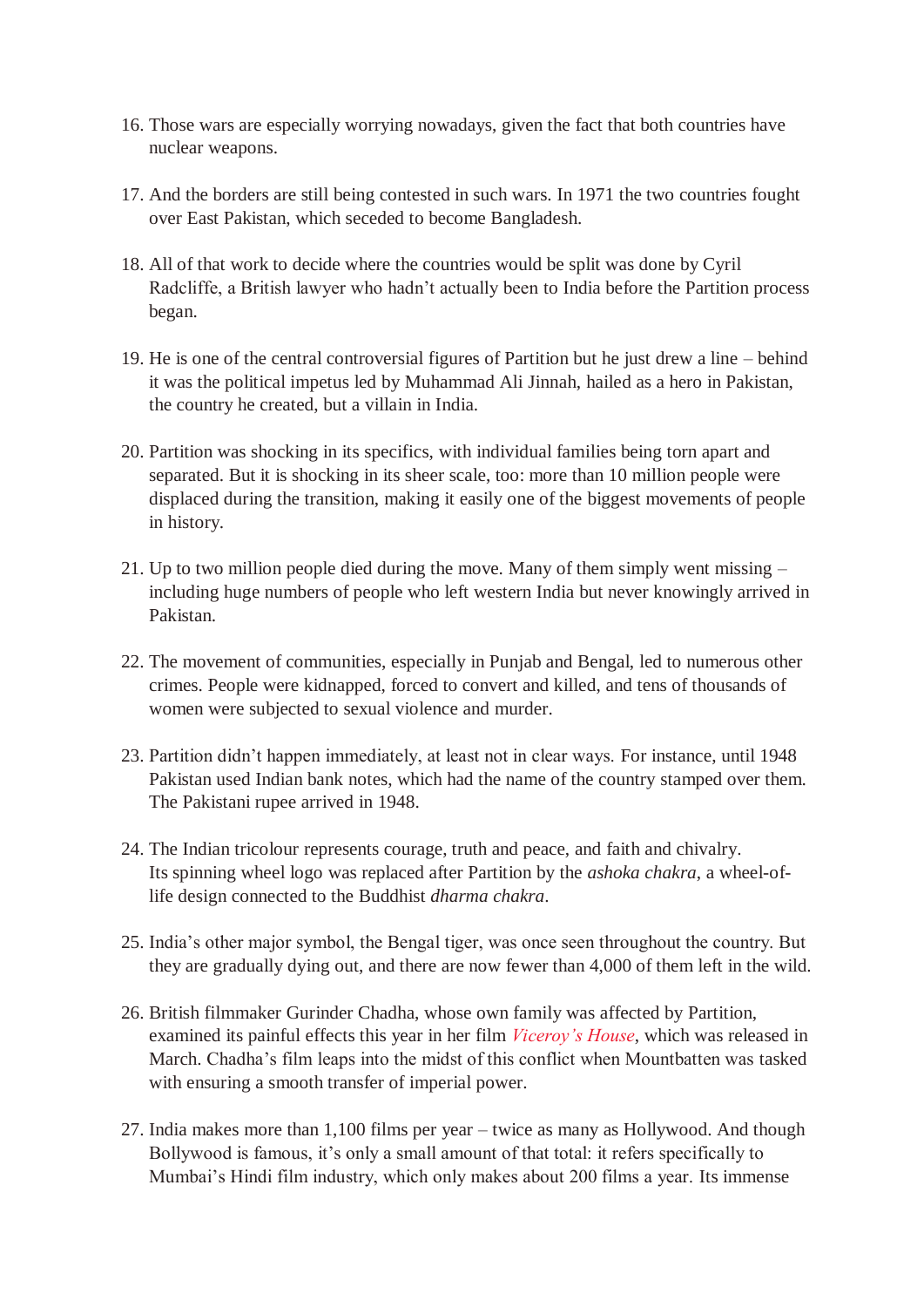output makes it the world's most productive film industry.

- 28. The first Indian to win an Academy Award was Bhanu Athaiya in 1983, for designing the costumes in Richard Attenborough's *Gandhi*. Ravi Shankar was nominated that same year for the film's score, but did not win. Satyajit Ray, director of 1955's *Pather Panchali* is the only Indian to have received an Honorary Academy Award.
- 29. The "ravanahatha" is a musical instrument believed by some to be the ancestor to the violin. Its sound box is usually either a gourd, a halved coconut shell or a hollowed-out cylinder of wood, with a membrane of stretched goat or other hide. The neck is then produced out wood or bamboo, with the strings created out of gut, hair or steel.
- 30. India's theatre tradition goes back at least 5,000 years starting out in narrative form comprised of its main elements, singing and dancing. The plots were initially based on history, folk tales and legends with the emphasis placed on visual representation as opposed to vocal. Its representation of the 'epic' is what Bertolt Brecht used to evolve his own creative theories surrounding the art form.
- 31. The highest-grossing Indian film of all time is the Disney-produced *Dangal*, a 2016 biographical sports drama directed by Nitesh Tiwari. The film stars Aamir Khan as an amateur wrestler who trains his daughters to become Commonwealth Games medallists. It's the fifth highest grossing non-English film of all time with takings of around £240m.
- 32. Television was first introduced into India in September 1959. There was only one national channel for more than 30 years: DD National. This was part of the All India Radio studio in Delhi – where it stayed until 1965 – and began life as an experimental telecast with just a small transmitter and makeshift studio. It began regular transmission as DD1 Channel in 1982.
- 33. The people of India are the world's biggest bookworms, reading on average 10.42 hours a week, almost twice as much time as the average Briton. As a result, Indians spend far less time watching TV and listening to radio.
- 34. Over half the books sold in India are in English, making the country the second-largest marketplace for books in English in the world, second only to the US.
- 35. Overall, India is the sixth-largest book market in the world it's worth more than £3bn.
- 36. During the 1800s Indians used theatre as a means to protest the colonial rule. In 1876 the British Raj implemented the Dramatic Performances Act which dictated that each play would have to meet certain criteria set out by the government, the main one being that they didn't excite feelings of disaffection towards the law. Even after Independence, India partially kept the law, the new government keeping some control over the performing arts. However, come 1993, the act was labelled obsolete.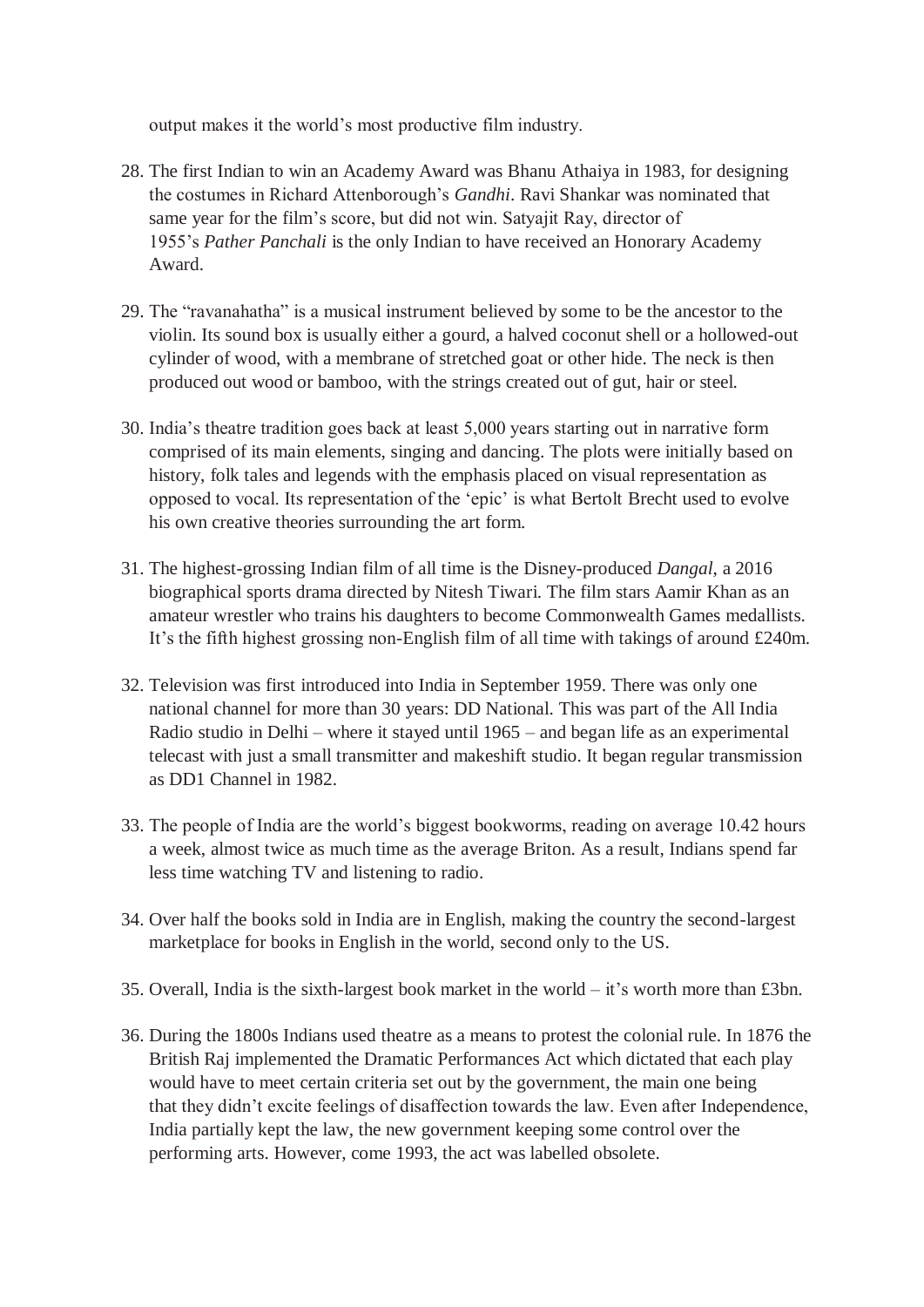- 37. India's first election took place in 1952 under the auspices of an Electoral Commission that was established just two years after independence.
- 38. It was a progressive election, encouraged by its first prime minister, Jawaharlal Nehru. He made sure that the election happened as early as possible – and that it didn't use systems like the electoral college or exclude women or poor voters.
- 39. That was a tough ask: the size of the electorate was 176 million. To allow all of those people to vote, the country had to build 224,000 polling booths, fitted out with a total of two million steel boxes.
- 40. Now the electorate is four and a half times as big, with 814 million people getting a chance to vote. And there are 1.2 billion people in the country in total, who live in 29 states and seven union territories.
- 41. More of those people have access to a phone than they do a toilet.
- 42. Between them, they speak 22 official languages though the national languages are Hindi and English – and hundreds of dialects.
- 43. India marks six seasons: summer, autumn, winter and spring, but also the summer monsoon and winter monsoon.
- 44. Cricket is the country's most popular support, after it was introduced during British rule. But it's not officially the national sport – which is actually hockey.
- 45. The national fruit of India is the mango. (And it's also the national fruit of Pakistan, as well as being the national tree of Bangladesh.)
- 46. The national bird of India is the Indian peacock. It was chosen in 1963.
- 47. The country even has its own national microbe. It's the *lactobacillus delbrueckii*, and was picked in 2012 during a biodiversity conference that was held in Hyderabad. It was picked out by schoolchildren.
- 48. India uses the Rupee as its national currency, issued by the Reserve Bank of India. The symbol, which looks like the letter "R" is derived from the Devanagari consonant " $\Box$ ", but Latin letter was adopted in 2010.
- 49. The Indian economy is 27 times larger than it was at the time of Partition in 1947.
- 50. India's average annual GDP growth rate since 2006 has been 7 per cent.
- 51. There were 420 million people in India prior to in 1946. That fell to 350 million at Partition. Today there are 1.3 billion.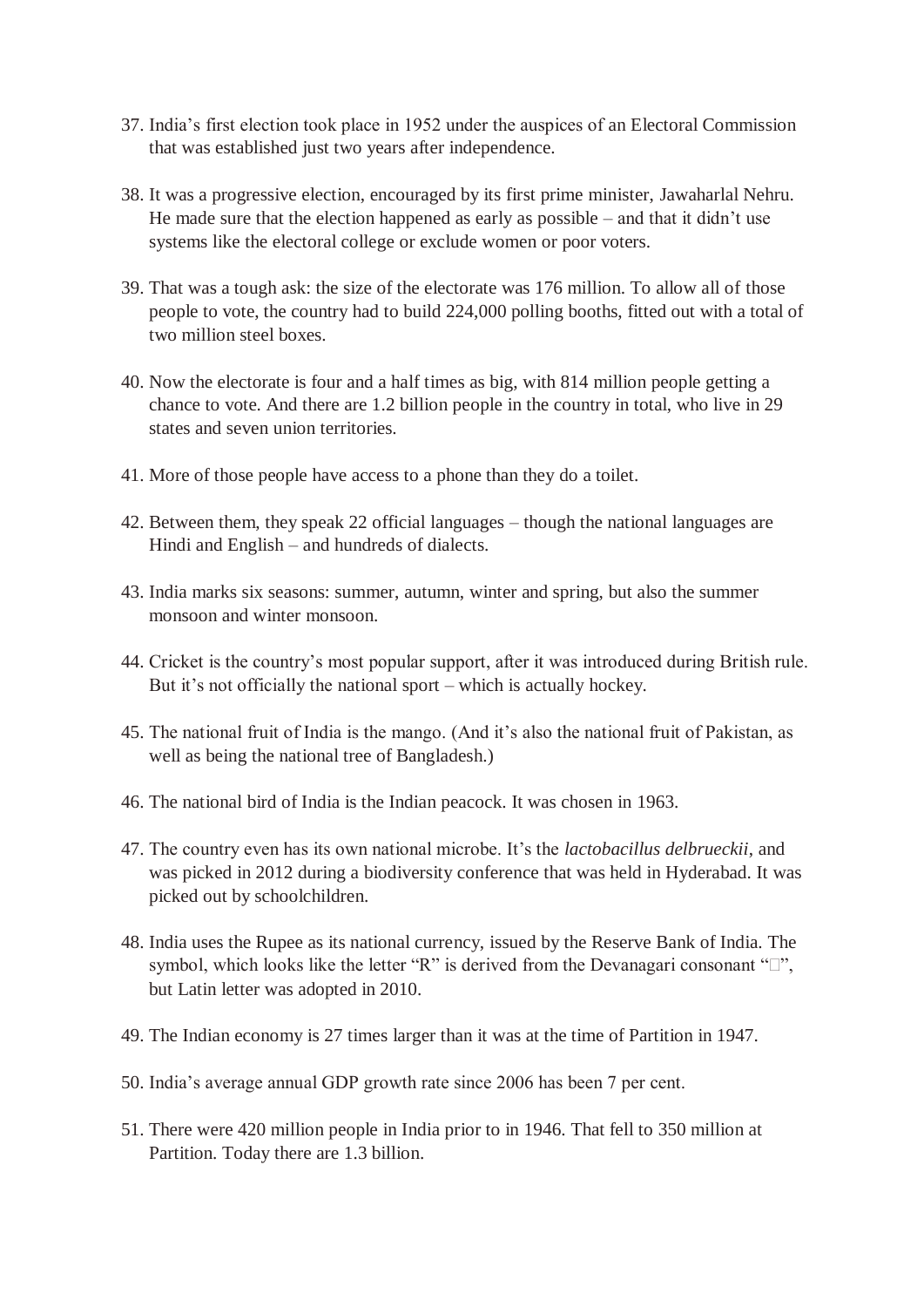- 52. A sixth of Indians 218 million people are estimated to live in extreme poverty today.
- 53. India has more individual people in extreme poverty than in China, Bangladesh, Pakistan, Indonesia combined.
- 54. Indian GDP per capita (at Purchasing Power Parity) in 2016 was \$4,900 12 per cent of the UK's GDP per capita.
- 55. The dollar-value of the Indian economy this year is \$2.25 trillion. It is expected by the IMF to overtake the dollar value of the UK economy in 2018.
- 56. India is the world's biggest tea producer. (Tea is also by a long way its most popular drink.)
- 57. It may be no surprise that the country produces 70 per cent of the world's spices.
- 58. London has more Indian restaurants than even the biggest Indian cities.
- 59. India is the most vegetarian place in the world, with the [fewest meat-eaters.](http://www.huffingtonpost.com/2012/05/03/world-meat-consumption_n_1475760.html)
- 60. Despite being so large, all of India uses a single timezone.
- 61. India's rail network is the fourth largest in the world with more than a million employees.
- 62. The country has the world's second-biggest road network only the US's is larger.
- 63. Exhaust fumes make New Delhi's air the [most polluted in the world.](http://edition.cnn.com/2016/11/07/asia/india-new-delhi-smog-pollution/index.html) Just breathing it for one day during Diwali is [reportedly](http://www.indiatimes.com/health-and-fitness/breathing-the-air-in-mumbai-for-one-day-during-diwali-equivalent-to-113-cigarettes-48639.html) like smoking 113 cigarettes.
- 64. India has the most post offices in the world: nearly 155,000, including a [floating post](http://www.hindustantimes.com/india/floating-on-the-dal-lake-in-srinagar-a-post-office-like-no-other/story-s1Ynj3ZGGNRqvDP9P5CxbJ.html)  [office](http://www.hindustantimes.com/india/floating-on-the-dal-lake-in-srinagar-a-post-office-like-no-other/story-s1Ynj3ZGGNRqvDP9P5CxbJ.html) on Dal Lake in Srinagar.
- 65. The country is known for the heights it has climbed in international cricket. India's Himachal Pradesh region is home to Chail, a hill station that was once the summer retreat of the Maharaja of Patiala. There sits the highest cricket ground in the world, at 2,250 metres. Howzat!
- 66. And that's not the only claim that India has to being very, very tall. Khardung  $La a$ pass that can be found in the state of Jammu and Kashmir – is also said to be the tallest motorable road in the world. But unfortunately that doesn't appear to be true: satellite observations show the pass to be slightly less high than previously thought, and that another Indian road might in fact be the tallest one.